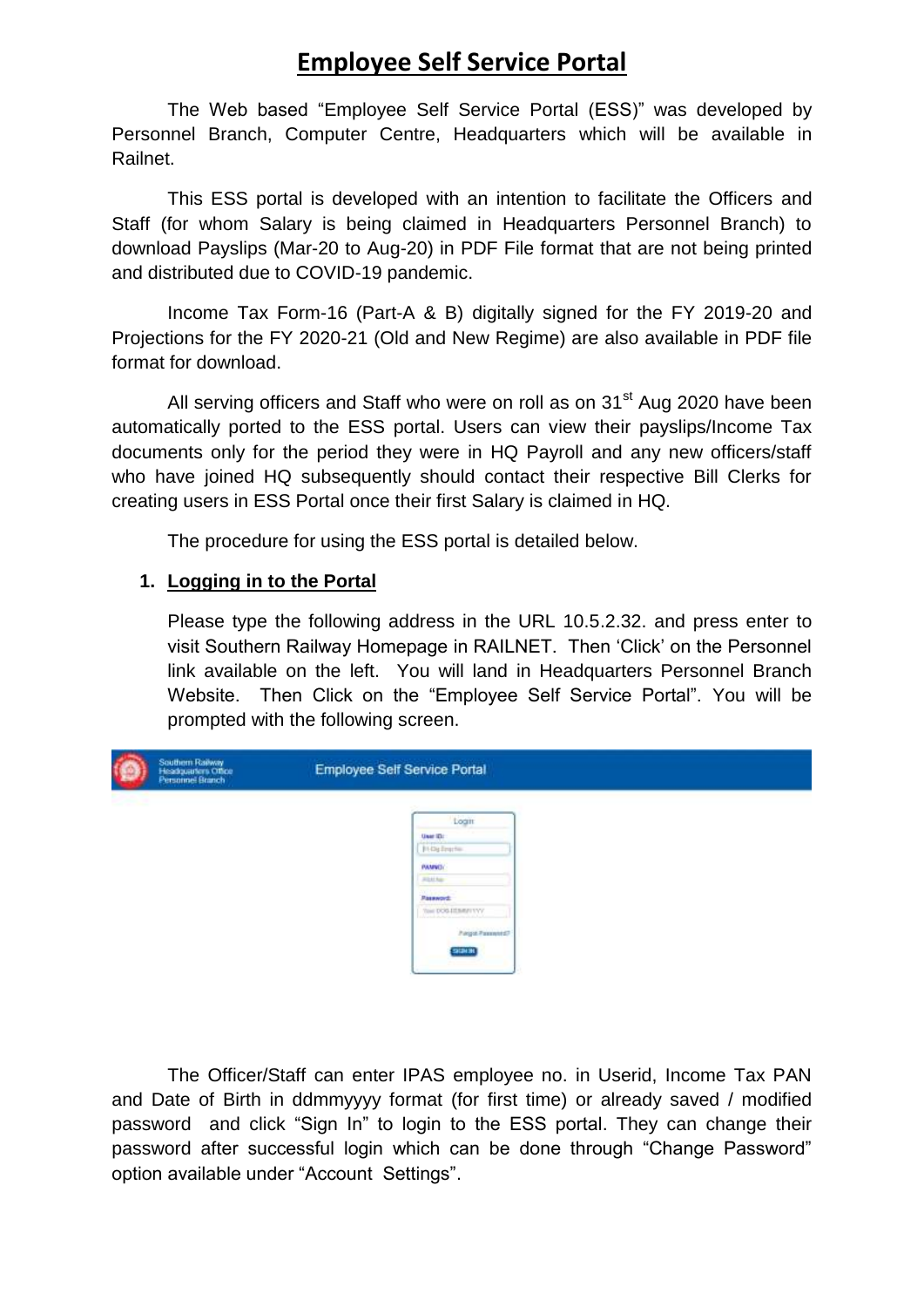

On Successful login user will be displayed with their profile information. To change the profile information (email and mobile no only) they can go to 'Profile' in 'Account Settings' menu section on the left

|                                        | Southern Railway<br>Headquarters Office<br>Personnel Branch |                      | Employee Self Service Portal |             |                       |  |
|----------------------------------------|-------------------------------------------------------------|----------------------|------------------------------|-------------|-----------------------|--|
|                                        | <b>4</b> Welcome G VENKATARAMAN                             |                      |                              |             |                       |  |
| <b>Call Service</b><br><b>B</b> Factor |                                                             | Employee No.         | $\mathbb{H}$ , $\sim 74$     | HRMS ID     | $G$ M                 |  |
| <b>C</b> House Tax                     |                                                             | <b>Employee Name</b> | <b>G.VEHKATHRIMMAN</b>       | Designation | OFFICE SUPERINTENDENT |  |
| <b>Light</b>                           |                                                             | 008                  | $n = n$                      | DOA         | $47 - 44$             |  |
|                                        |                                                             | Enail                | <b>VENUOL</b><br>$-1000$     | Mobile No.  |                       |  |
|                                        |                                                             |                      |                              |             |                       |  |
|                                        |                                                             |                      |                              |             |                       |  |
|                                        |                                                             |                      |                              |             |                       |  |
|                                        |                                                             |                      |                              |             |                       |  |

## **2. Account Settings:**

The email, mobile no and Photograph of the user can be updated through "Profile" menu available under "Account Settings" menu. The Maximum size of image should be restricted to 50 KB and file format should be jpg, png or gif.

Southern Ratway<br>Headquarters Office<br>Personnel Branch Employee Self Service Portal > Profile Info A G VENKATARAMAN's Profile List Optated at a Engineering Location  $\mathsf{SSWAB} \qquad \mathsf{C} \ \ldots \ \mathsf{M}$ II VENKATARA once sustainment Frederick Bank  $\mathbf{H}_{\mathrm{Pb}}$  . bon.  $\mathbf{r}$ Mobile May 1 - 1 **Gaust** 

Finally press 'Submit' button to save the changes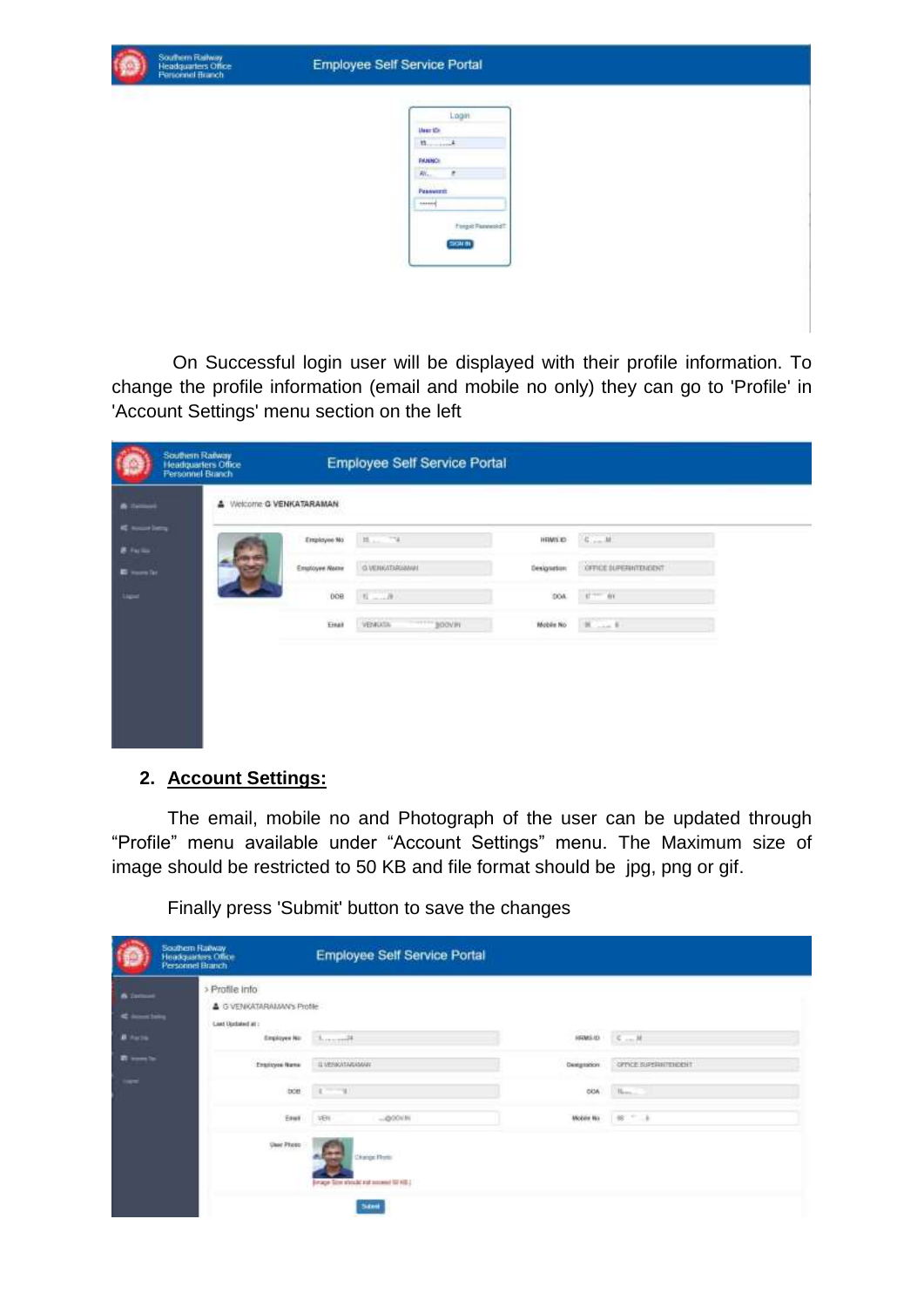Users can also change their password after successful login through "Change Password" option available under "Account Settings".

|                                                                                   | Southern Railway<br>Headquartern Office<br>Personnel Branch                                                                                                      | Employee Self Service Portal |
|-----------------------------------------------------------------------------------|------------------------------------------------------------------------------------------------------------------------------------------------------------------|------------------------------|
| <b>Annual States</b><br><b>River</b><br><b>The Second</b><br><b>All Contracts</b> | Change Password<br>A VIII STANDARD MARKET<br>+ User Change Pannwrth<br>Current Plassers in<br><b>CONTRACTOR</b><br><b>Telest Figures and</b><br>Cardine Password | <b>Sizen</b>                 |
|                                                                                   |                                                                                                                                                                  |                              |

Users can change their login password here. Users have to enter the current password, i.e., DOB in ddmmyyyyy, if not changed already, and type new password and confirm the password again. In case there is a mismatch in the current password or 'New' and 'Confirm' password then an error message will popup. On pressing 'Submit' button, after successful validation the password is updated.

## **3. Salary Details**



This Screen is provided for users to download their Payslip, which is not being printed since March 2020 due to ongoing COVID-19 pandemic, by selecting year and Month from the drop down list and pressing the 'Download' button. Files will be automatically saved to the default download directory in their Computer.

## **4. Income Tax**

This menu is provided to users for downloading their digitally signed Income Tax Form-16 Part-A (TRACES) and Part-B (IPAS) for the last financial years ( 2019-20) and the Income Tax Working Sheet for the current financial year (2020- 21) (New Regime and Old Regime)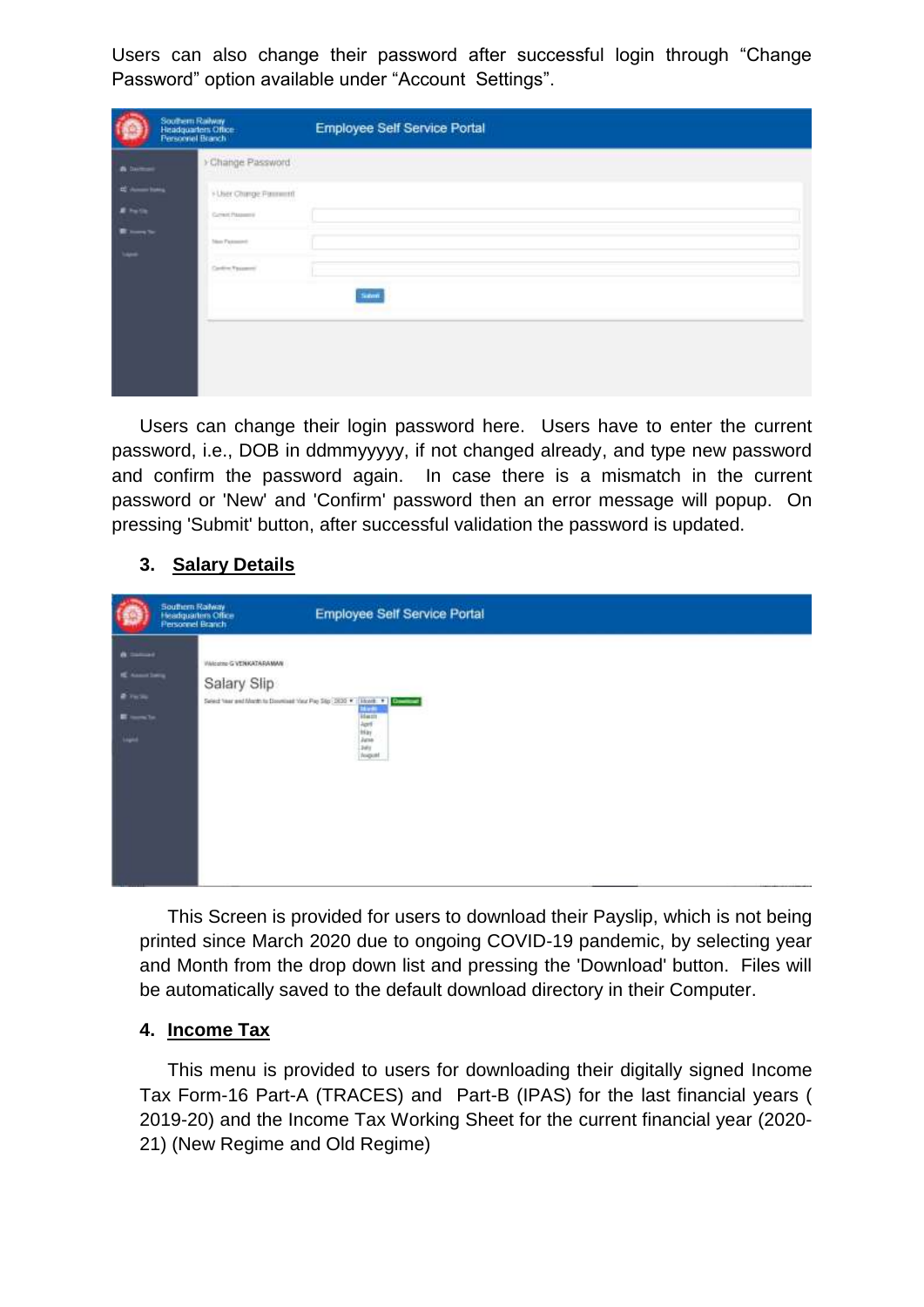

The same can be downloaded by selecting the Financial Year and Document option from the drop down and pressing the download button. The file will be saved to the default download directory on their PC.



Similarly Income Tax Working Sheet for the FY 2020-21 (New Regime and Old Regime), can be downloaded by selecting the Financial Year and Document option from the drop down and pressing the download button. These files will also be saved to the default download directory on their PC.

## **5. Logout**

User can logout of the ESS Portal by pressing "Logout" menu item available on the left.

## **6. Forget Password**

Using 'Forget Password' option the users can reset the password.